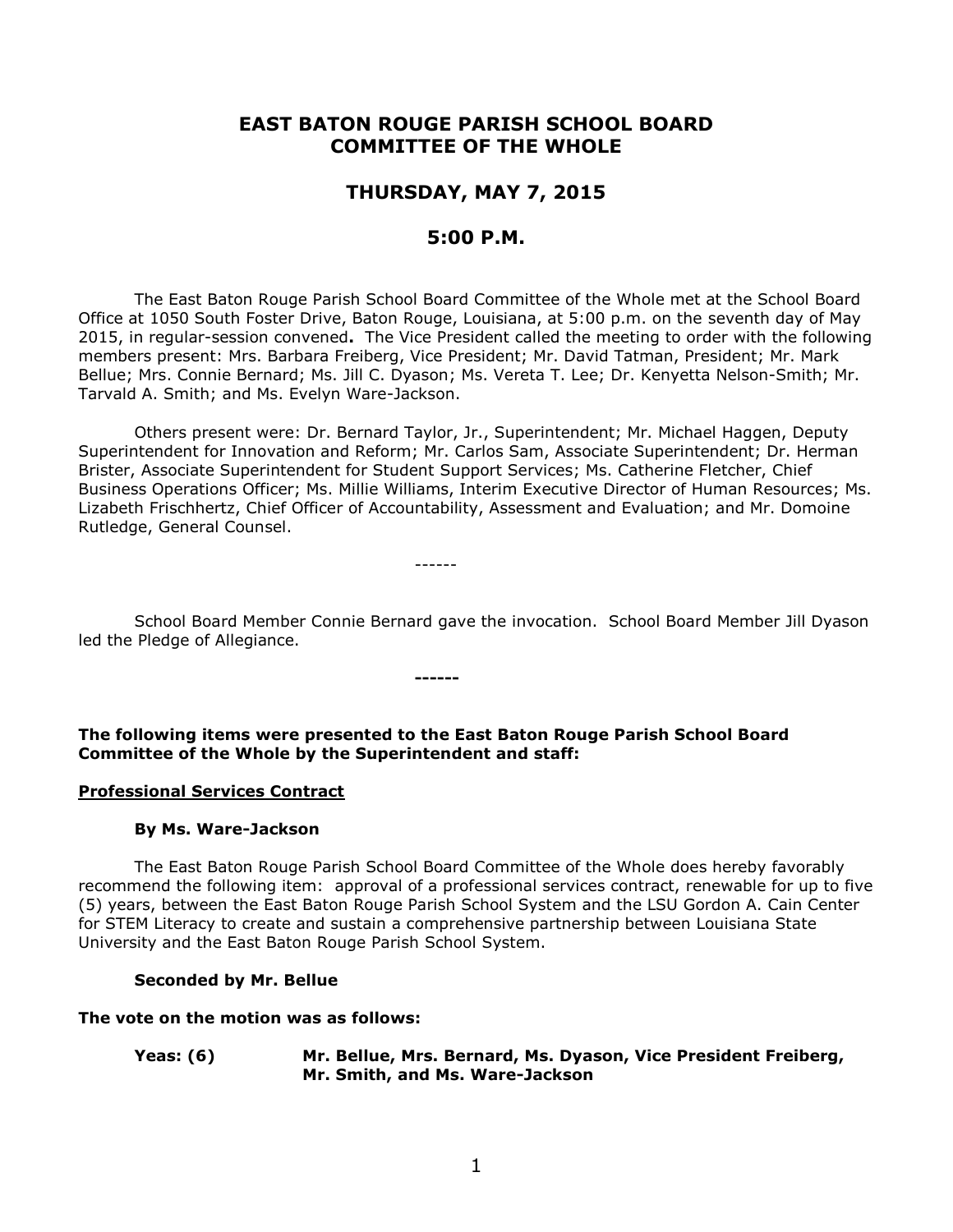**Nays: (2) Ms. Lee and Dr. Nelson-Smith**

**Abstained: (0) None**

**Absent: (1) President Tatman**

**The motion was favorably recommended to the full Board.**

**------**

## **Approval to Close White Hills**

### **By Mr. Bellue**

The East Baton Rouge Parish School Board Committee of the Whole does hereby favorably recommend the following item: approval to close White Hills Elementary School for the 2015-2016 school year if the current student enrollment is not increased by at least 100 students by June 30, 2015.

### **Seconded by Ms. Ware-Jackson**

### **Discussion followed.**

#### **The following substitute motion was made.**

#### **By Mrs. Bernard**

The East Baton Rouge Parish School Board Committee of the Whole does hereby defer the following item to the June 4, 2015, Committee of the Whole meeting: approval to close White Hills Elementary School for the 2015-2016 school year if the current student enrollment is not increased by at least 100 students by June 30, 2015.

### **Seconded by Ms. Dyason**

#### **The vote on the motion was as follows:**

| <b>Yeas: (5)</b> | Mr. Bellue, Mrs. Bernard, Ms. Dyason, Vice President Freiberg,<br>and President Tatman |
|------------------|----------------------------------------------------------------------------------------|
| Nays: (4)        | Ms. Lee, Dr. Nelson-Smith, Mr. Smith, and Ms. Ware-Jackson                             |
| Abstained: (0)   | <b>None</b>                                                                            |
| Absent: (0)      | None                                                                                   |

**The motion was approved for referral to the June 4, 2015, Committee of the Whole meeting.**

**------**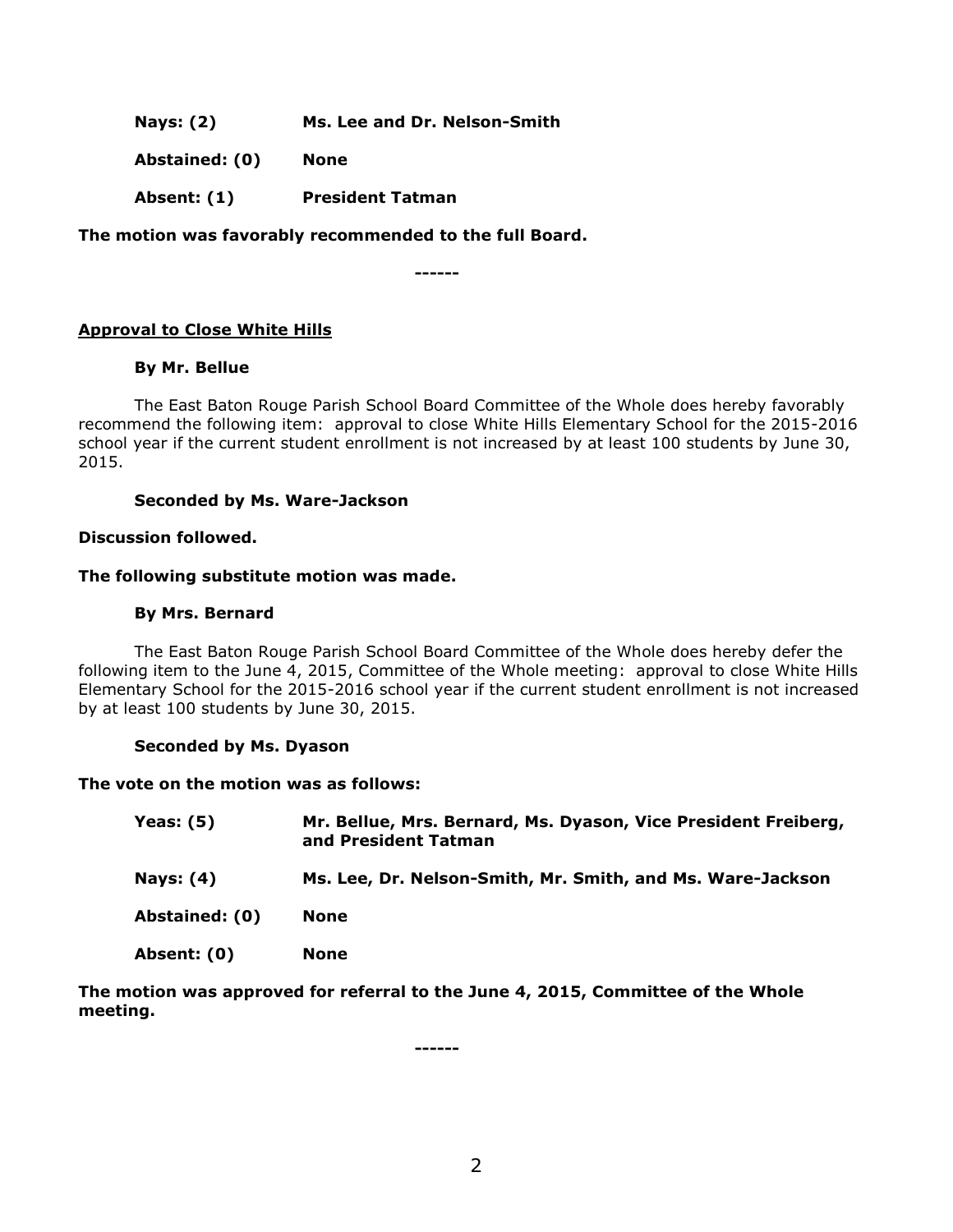### **Professional Services Contract**

### **By President Tatman**

The East Baton Rouge Parish School Board Committee of the Whole does hereby favorably recommend the following item: approval of a professional services contract between the East Baton Rouge Parish School Board and Education Foundations, LLC, in the amount of \$25,000.00 as it relates to a federally-mandated summer school tutoring program. (Funding Source: Title I Non-Public Equitable Services).

### **Seconded by Mr. Bellue**

#### **The vote on the motion was as follows:**

| Yeas: $(7)$    | Mr. Bellue, Ms. Dyason, Vice-President Freiberg, Ms. Lee, Mr.<br>Smith, President Tatman, and Ms. Ware-Jackson |
|----------------|----------------------------------------------------------------------------------------------------------------|
| Nays: $(0)$    | <b>None</b>                                                                                                    |
| Abstained: (1) | <b>Dr. Nelson-Smith</b>                                                                                        |
| Absent: (1)    | <b>Mrs. Bernard</b>                                                                                            |

**The motion was favorably recommended to the full Board.**

**------**

### **Grant**

### **By President Tatman**

The East Baton Rouge Parish School Board Committee of the Whole does hereby favorably recommend the following item: acceptance of the Math and Science Partnership (MSP) grant in the amount of \$188,333.00 to provide high quality professional development, instructional strategies, and resources teachers can utilize to improve student learning.

### **Seconded by Ms. Lee**

### **Favorably recommended to the full Board by a vote of all the members.**

**------**

**Professional Services Contract**

### **By President Tatman**

The East Baton Rouge Parish School Board Committee of the Whole does hereby favorably recommend the following item: approval of a professional services contract between the East Baton Rouge Parish School Board and Dr. LaTefy Schoen in the amount of \$15,000.00 for academic consulting services related to the 21st Century Community Learning Center (CCLC) Grant. (Funding Source: 21st CCLC Grant).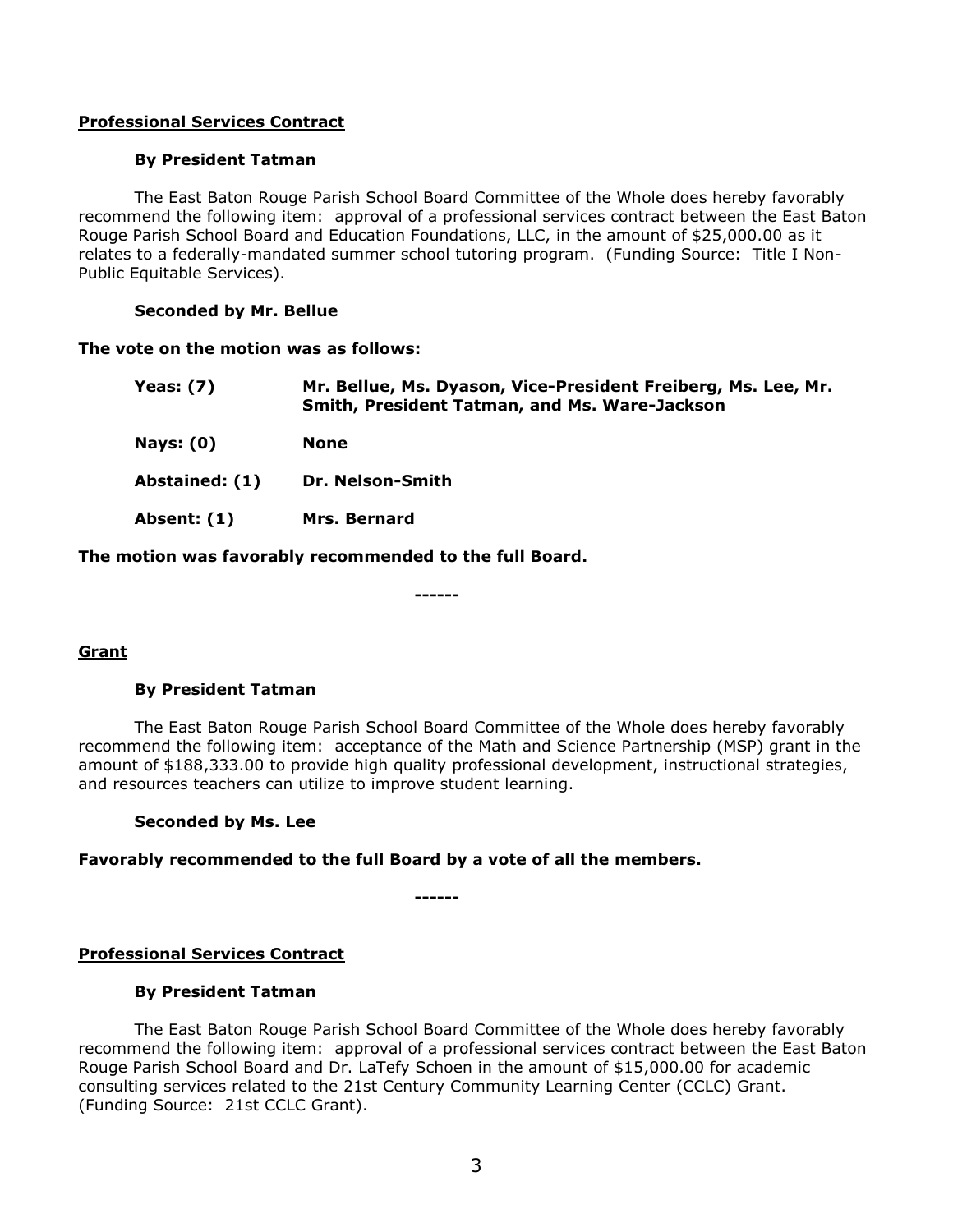#### **Seconded by Ms. Ware-Jackson**

**Favorably recommended to the full Board by a vote of the members present. (Dr. Nelson-Smith was absent.)**

**------**

### **Professional Services Contract**

#### **By Mr. Bellue**

The East Baton Rouge Parish School Board Committee of the Whole does hereby favorably recommend the following item: approval of a professional services contract between the East Baton Rouge Parish School Board and Laverne Woods Dunn in the amount of \$11,000.00 for family engagement consulting services related to the 21st Century Community Learning Center (CCLC) Grant. (Funding Source: 21st CCLC Grant).

### **Seconded by Mrs. Bernard**

**Favorably recommended to the full Board by a vote of the members present. (Dr. Nelson-Smith was absent.)**

**------**

#### **Approval to Negotiate a Scope of Work**

#### **By Ms. Ware-Jackson**

The East Baton Rouge Parish School Board Committee of the Whole does hereby favorably recommend the following item: approval to negotiate a Scope of Work with the vendor that best meets the needs of the district as it relates to the migration of the East Baton Rouge Parish School System's e-mail system from Novell GroupWise to Office 365.

### **Seconded by Mrs. Bernard**

**Favorably recommended to the full Board by a vote of the members present. (Dr. Nelson-Smith was absent.)**

**------**

### **Defer Approval of Relocating EBR Readiness Program**

#### **By President Tatman**

The East Baton Rouge Parish School Board Committee of the Whole does hereby defer the following item to the June 4, 2015, Committee of the Whole meeting: approval to relocate the EBR Readiness Program from the Town South Shopping Center on Staring Lane to the White Hills site for the 2016-2017 school year.

### **Seconded by Mrs. Bernard**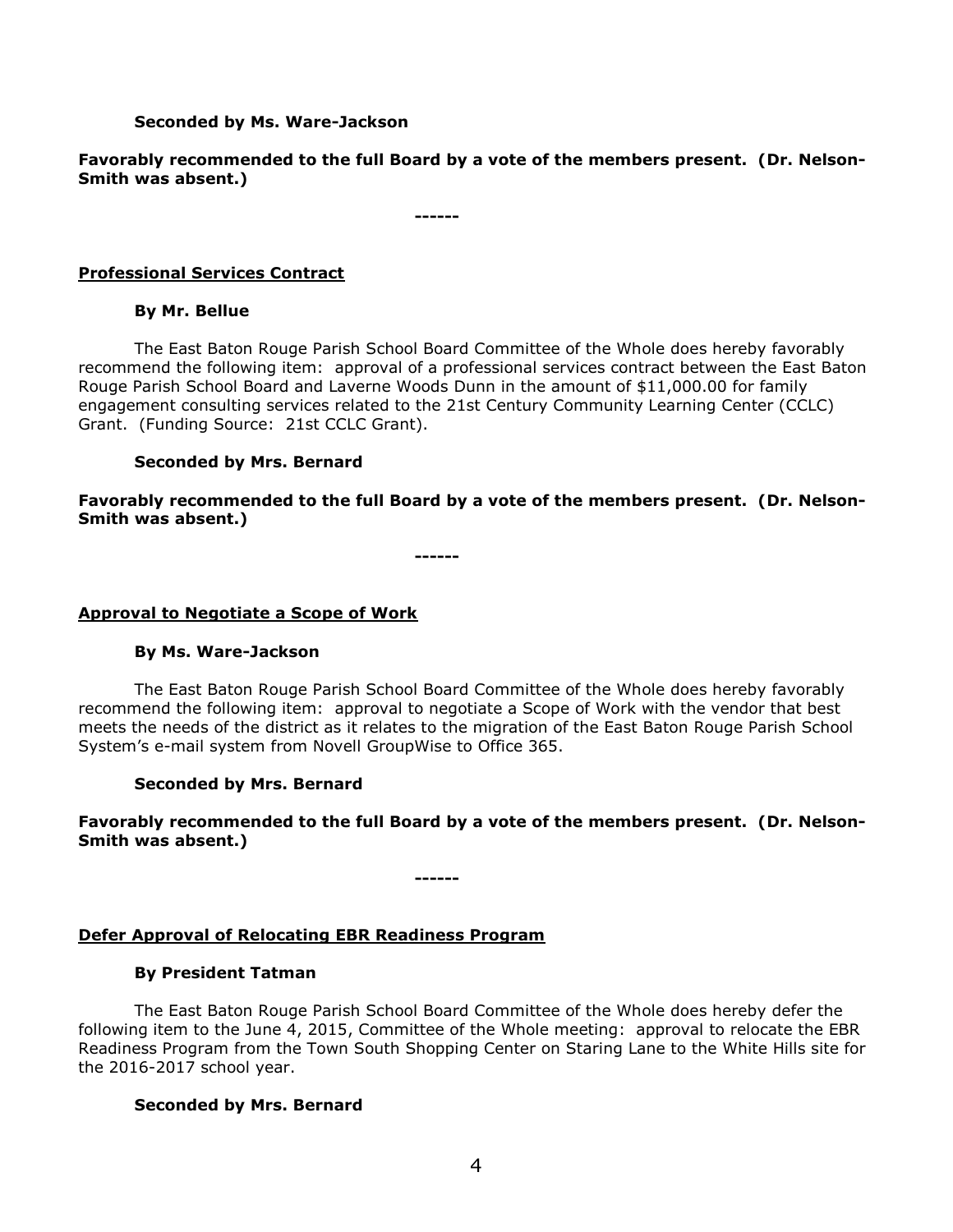**The vote on the motion was as follows:**

| Yeas: $(8)$      | Mr. Bellue, Mrs. Bernard, Ms. Dyason, Vice President Freiberg,<br>Ms. Lee, Mr. Smith, President Tatman and Ms. Ware-Jackson |
|------------------|-----------------------------------------------------------------------------------------------------------------------------|
| <b>Nays: (0)</b> | <b>None</b>                                                                                                                 |
| Abstained: (1)   | Dr. Nelson-Smith                                                                                                            |
| Absent: (0)      | <b>None</b>                                                                                                                 |

**The motion was approved for referral to the June 4, 2015, Committee of the Whole meeting.**

**------**

### **Approval of Lease Contract Extension**

### **By Mrs. Bernard**

The East Baton Rouge Parish School Board Committee of the Whole does hereby favorably recommend the following item: approval of the lease contract extension for the Nicholson Elementary School site between the East Baton Rouge Parish School Board and the Children's Charter School, Inc., for the period of July 1, 2015, through June 30, 2017.

#### **Seconded by Ms. Lee**

**Favorably recommended to the full Board by a vote of the members present. (Mr. Smith was absent.)**

**------**

### **Approval of Proposed Middle School Assignments**

#### **By President Tatman**

The East Baton Rouge Parish School Board Committee of the Whole does hereby favorably recommend the following item: approval of proposed middle school assignment changes for the 2015-2016 school year and related matters.

### **Seconded by Dr. Nelson-Smith**

**Favorably recommended to the full Board by a vote of the members present. (Mr. Smith was absent.)**

**------**

### **Approval of 2015-2016 School Board Meeting Schedule**

**By Dr. Nelson-Smith**